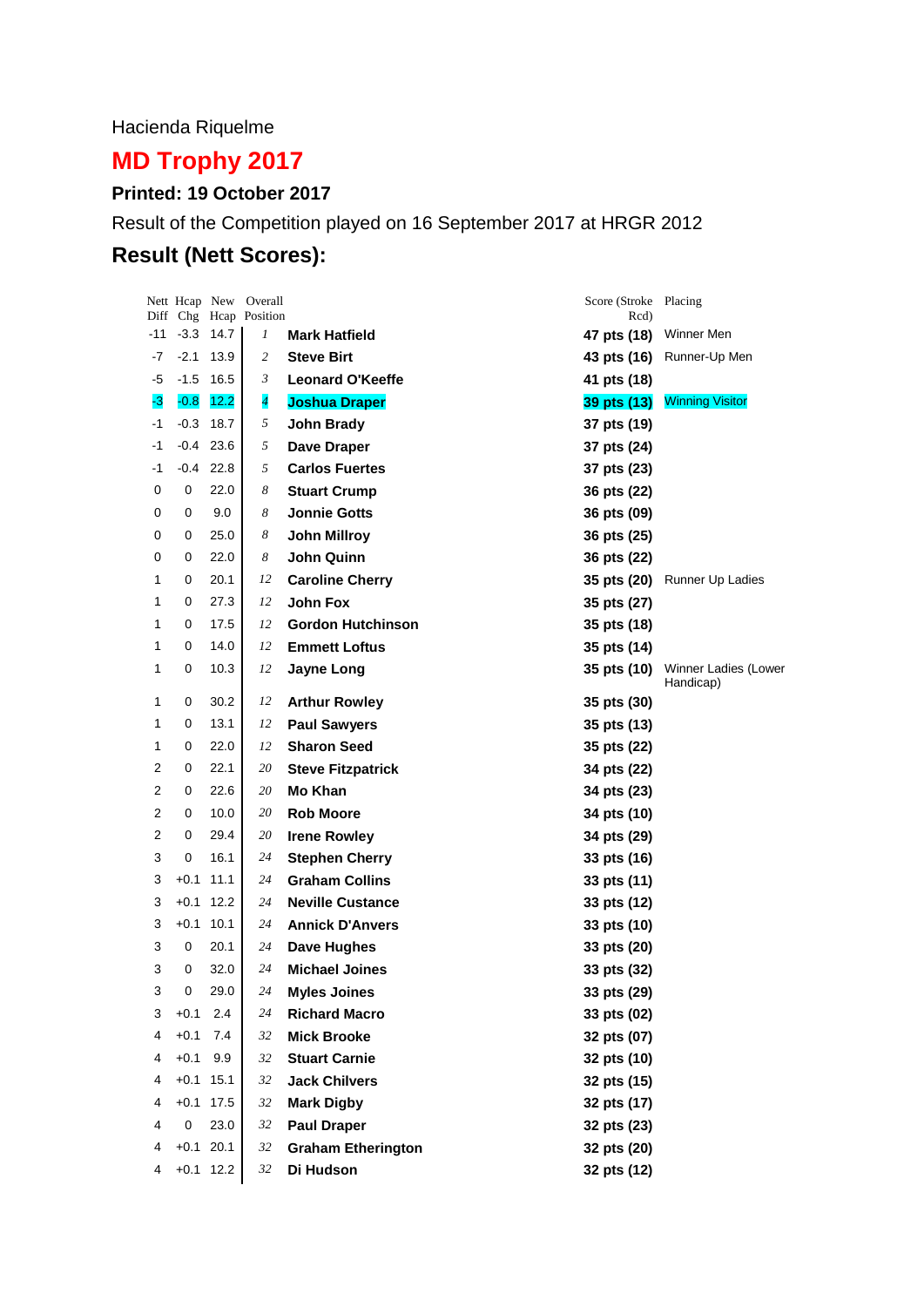| 4      | $+0.1$           | 14.7         | 32       | <b>Sandy McDonald</b>                      | 32 pts (15)                |
|--------|------------------|--------------|----------|--------------------------------------------|----------------------------|
| 4      | $+0.1$           | 12.1         | 32       | <b>Graeme McKnight</b>                     | 32 pts (12)                |
| 4      | 0                | 21.0         | 32       | <b>Jenny Swain</b>                         | 32 pts (21)                |
| 4      | 0                | 39.0         | 32       | <b>Gillian Winch</b>                       | 32 pts (39)                |
| 5      | $+0.1$           | 18.1         | 43       | <b>Hans Beque</b>                          | 31 pts (18)                |
| 5      | $+0.1$           | 23.1         | 43       | <b>Graham Field</b>                        | 31 pts (23)                |
| 5      | $+0.1$           | 6.5          | 43       | <b>Steve Hewitt</b>                        | 31 pts (06)                |
| 5      | $+0.1$           | 18.7         | 43       | <b>Alan Lowe</b>                           | 31 pts (19)                |
| 5      | $+0.1$           | 13.1         | 43       | <b>Steve Mullaney</b>                      | 31 pts (13)                |
| 5      | $+0.1$           | 21.1         | 43       | <b>Sheena Quinn</b>                        | 31 pts (21)                |
| 5      | $+0.1$           | 20.2         | 43       | <b>Stewart Roberts</b>                     | 31 pts (20)                |
| 5      | $+0.1$           | 15.1         | 43       | <b>David Robinson</b>                      | 31 pts (15)                |
| 5      | 0                | 31.0         | 43       | <b>Ulla Soderlund</b>                      | 31 pts (31)                |
| 5      | $+0.1$           | 21.3         | 43       | <b>Andrew Stow</b>                         | 31 pts (21)                |
| 5      | 0                | 31.0         | 43       | <b>Sue Thompson</b>                        | 31 pts (31)                |
| 5      | $+0.1$           | 20.1         | 43       | <b>William Watson</b>                      | 31 pts (20)                |
| 5      | 0                | 29.0         | 43       | <b>Brian Wood</b>                          | 31 pts (29)                |
| 6      | $+0.1$           | 3.1          | 56       | <b>Paul Arthurs</b>                        | 30 pts (03)                |
| 6      | $+0.1$           | 26.2         | 56       | <b>Pauline Bentote</b>                     | 30 pts (26)                |
| 6      | $+0.1$           | 10.1         | 56       | <b>Darren Draper</b>                       | 30 pts (10)                |
| 6      | $+0.1$           | 14.4         | 56       | <b>David Egerton</b>                       | 30 pts (14)                |
| 6      | $+0.1$           | 20.8         | 56       | <b>John Mair</b>                           | 30 pts (21)                |
| 6      | $+0.1$           | 13.1         | 56       | <b>George Turley</b>                       | 30 pts (13)                |
| 6      | $+0.1$           | 10.1         | 56       | <b>John Watts</b>                          | 30 pts (10)                |
| 7      | $+0.1$           | 18.3         | 63       | <b>Carolus Brand</b>                       | 29 pts (18)                |
| 7      | $+0.1$           | 20.1         | 63       | <b>James Bunce</b>                         | 29 pts (20)                |
| 7      | $+0.1$           | 16.1         | 63       | <b>Antony Derbyshire</b>                   | 29 pts (16)                |
| 7      | $+0.1$           | 17.0         | 63       | <b>Colin Gallagher</b>                     | 29 pts (17)                |
| 7      | $+0.1$           | 20.7         | 63       | <b>Pat Howard</b>                          | 29 pts (21)                |
| 7      | $+0.1$           | 17.1         | 63       | <b>Steve James</b>                         | 29 pts (17)                |
| 7<br>7 | $+0.1$<br>$+0.1$ | 18.6<br>23.2 | 63       | <b>Julie Lowe</b><br><b>Linda Portlock</b> | 29 pts (19)                |
| 7      | $+0.1$           | 13.1         | 63<br>63 | <b>Martin Sheridan</b>                     | 29 pts (23)                |
| 7      | $+0.1$           | 16.1         | 63       | <b>Roger Wood</b>                          | 29 pts (13)                |
| 8      | $+0.1$           | 19.7         | 73       | <b>Colin Archer</b>                        | 29 pts (16)<br>28 pts (20) |
| 8      | $+0.1$           | 28.1         | 73       | <b>Ann Dyos</b>                            | 28 pts (28)                |
| 8      | $+0.1$           | 22.2         | 73       | <b>Alan Hinchcliffe</b>                    | 28 pts (22)                |
| 8      | $+0.1$           | 13.1         | 73       | <b>Marc Vandercruyssen</b>                 | 28 pts (13)                |
| 9      | $+0.1$           | 30.1         | 77       | <b>Manou Decaluwe</b>                      | 27 pts (30)                |
| 9      | $+0.1$           | 14.6         | 77       | <b>Tim Denby</b>                           | 27 pts (15)                |
| 9      | $+0.1$           | 9.1          | 77       | <b>Russ Horswood</b>                       | 27 pts (09)                |
| 9      | $+0.1$           | 24.1         | 77       | <b>George Long</b>                         | 27 pts (24)                |
| 9      | $+0.1$           | 9.5          | 77       | <b>Dave Maskens</b>                        | 27 pts (09)                |
| 9      | $+0.1$           | 17.1         | 77       | Lydia Molyneux                             | 27 pts (17)                |
| 9      | $+0.1$           | 8.8          | 77       | <b>Kersten Rammeloo</b>                    | 27 pts (09)                |
| 9      | $+0.1$           | 14.1         | 77       | <b>Rick Sorsby</b>                         | 27 pts (14)                |
| 9      | $+0.1$           | 28.1         | 77       | <b>Chris Waine</b>                         | 27 pts (28)                |
| 9      |                  | $+0.1$ 21.9  | 77       | <b>Phil Watson</b>                         | 27 pts (22)                |
|        |                  |              |          |                                            |                            |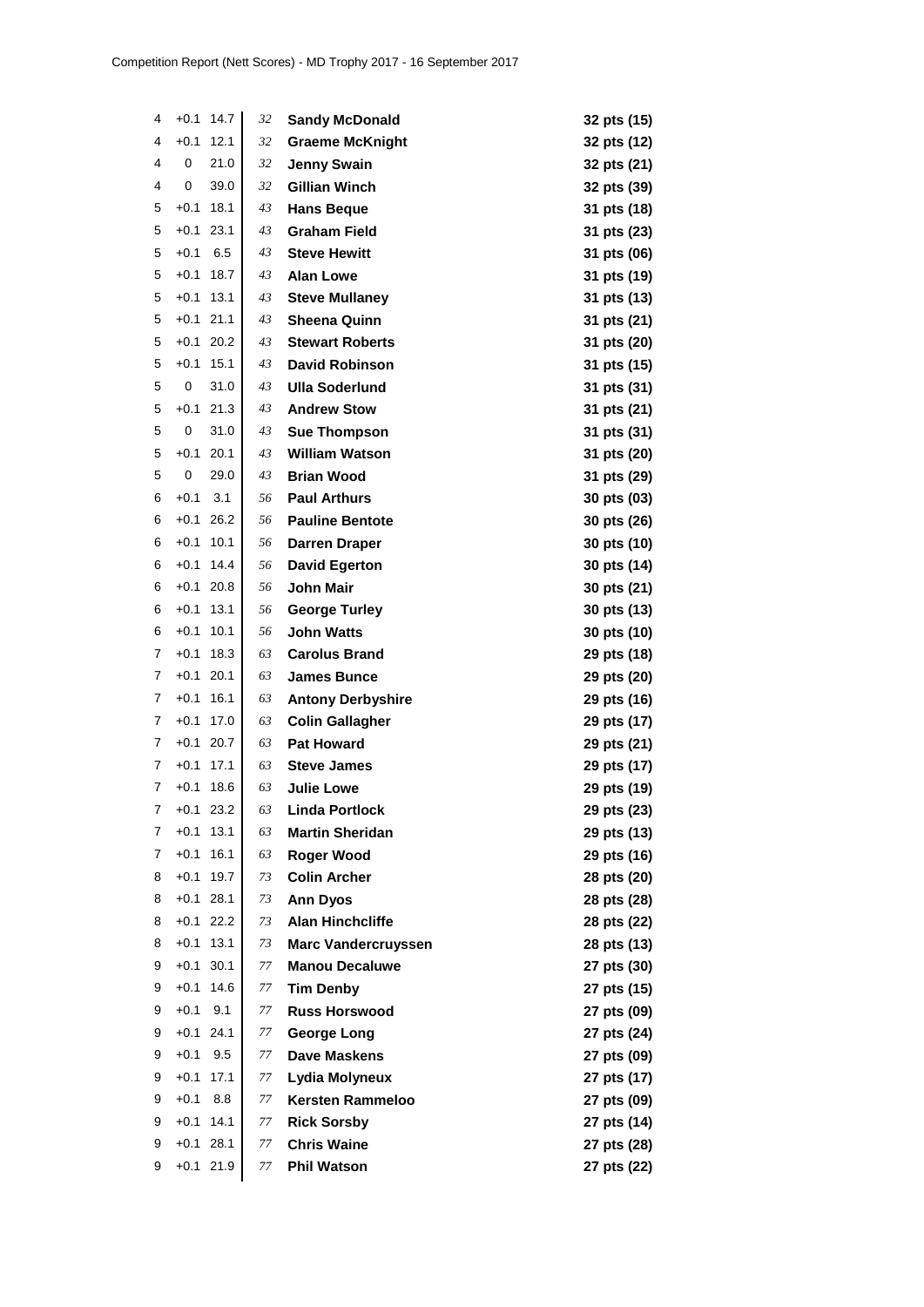| 10       |        | $+0.1$ 27.1 | 87                       | <b>Pauline Cafferkey</b>                    | 26 pts (27)                |                   |
|----------|--------|-------------|--------------------------|---------------------------------------------|----------------------------|-------------------|
| 10       |        | $+0.1$ 36.1 | 87                       | <b>Patricia Gingell</b>                     | 26 pts (36)                |                   |
| 10       |        | $+0.1$ 20.2 | 87                       | <b>Stewart Hamilton</b>                     | 26 pts (20)                |                   |
| 10       |        | $+0.1$ 20.7 | 87                       | <b>Rob Henshaw</b>                          | 26 pts (21)                |                   |
| 10       |        | $+0.1$ 24.1 | 87                       | <b>Graham Platts</b>                        | 26 pts (24)                |                   |
| 11       |        | $+0.1$ 16.1 | 92                       | <b>Peter Cafferkey</b>                      | 25 pts (16)                |                   |
| 11       | $+0.1$ | 17.1        | 92                       | <b>Brian Draper</b>                         | 25 pts (17)                |                   |
| 11       | $+0.1$ | 15.2        | 92                       | <b>Erich Eder</b>                           | 25 pts (15)                |                   |
| 11       |        | $+0.1$ 18.1 | 92                       | <b>Graham Jardine</b>                       | 25 pts (18)                |                   |
| 11       |        | $+0.1$ 24.1 | 92                       | <b>Tommy McDonnell</b>                      | 25 pts (24)                |                   |
| 11       |        | $+0.1$ 14.2 | 92                       | <b>Mike Portlock</b>                        | 25 pts (14)                |                   |
| 11       |        | $+0.1$ 19.1 | 92                       | Sandra Rammeloo                             | 25 pts (19)                |                   |
| 11       |        | $+0.1$ 17.1 | 92                       | <b>Garry Wilkinson</b>                      | 25 pts (17)                |                   |
| 12       |        | $+0.1$ 28.1 | <i>100</i>               | <b>John Bayliss</b>                         | 24 pts (28)                |                   |
| 12       |        | $+0.1$ 17.3 | 100                      | <b>Mark Seed</b>                            | 24 pts (17)                |                   |
| 12       |        | $+0.1$ 25.2 | 100                      | <b>Andrew Smithurst</b>                     | 24 pts (25)                |                   |
| 12       |        | $+0.1$ 32.1 | 100                      | <b>David Winch</b>                          | 24 pts (32)                |                   |
| 13       |        | $+0.1$ 27.6 | 104                      | <b>Helen Badenoch Jones</b>                 | 23 pts (28)                |                   |
| 13       |        | $+0.1$ 23.3 | 104                      | <b>Amanda Hinchcliffe</b>                   | 23 pts (23)                |                   |
| 13       |        | $+0.1$ 16.1 | 104                      | <b>Steve Kendrew</b>                        | 23 pts (16)                |                   |
| 14       |        | $+0.1$ 20.3 | 107                      | <b>Tony Foster</b>                          | 22 pts (20)                |                   |
| 14       |        | $+0.1$ 29.6 | 107                      | <b>Paul Lane</b>                            | 22 pts (30)                |                   |
| 14       |        | $+0.1$ 25.1 | 107                      | <b>Hans Soderland</b>                       | 22 pts (25)                |                   |
| 16       |        | $+0.1$ 15.1 | 110                      | <b>Ron Draper</b>                           | 20 pts (15)                |                   |
| 16       |        | $+0.1$ 22.1 | 110                      | <b>Toby Lord</b>                            | 20 pts (22)                |                   |
| 16       | $+0.1$ | 9.1         | 110                      | <b>Ray Lyons</b>                            | 20 pts (09)                |                   |
| 17       | $+0.1$ | 8.1         | 113                      | <b>Graeme Borrowdale</b>                    | 19 pts (08)                |                   |
| 17       |        | $+0.1$ 25.1 | 113                      | <b>Peter Dyos</b>                           | 19 pts (25)                |                   |
| 17       |        | $+0.1$ 20.2 | 113                      | <b>Andy Harvey</b>                          | 19 pts (20)                |                   |
| 17       |        | $+0.1$ 30.2 | 113                      | <b>Hanne Johnslov</b>                       |                            |                   |
| 17       |        | $+0.1$ 25.1 | 113                      | <b>Felix Perez</b>                          | 19 pts (30)                |                   |
| 17       | 0      | 39.0        | 113                      | <b>Janine Sawyers</b>                       | 19 pts (25)<br>19 pts (39) |                   |
| 17       |        | $+0.1$ 20.5 | 113                      | <b>Bob Webster</b>                          |                            |                   |
| 18       |        | $+0.1$ 16.1 | 120                      | Joan Bichard                                | 19 pts (20)                |                   |
| 18       |        | $+0.1$ 31.3 | 120                      |                                             | 18 pts (16)                |                   |
| 18       |        | $+0.1$ 17.1 | 120                      | <b>Marilyn Mair</b><br><b>Denise Manley</b> | 18 pts (31)<br>18 pts (17) |                   |
| 19       |        | $+0.1$ 18.3 |                          | <b>Wilhelmena Custance</b>                  |                            |                   |
| 19       |        | $+0.1$ 16.4 | 123<br>123               |                                             | 17 pts (18)                |                   |
|          | $+0.1$ | 8.2         |                          | <b>Anthony Lainton</b>                      | 17 pts (16)                |                   |
| 20<br>21 | $+0.1$ | 19.6        | 125                      | <b>Colin Wellock</b>                        | 16 pts (08)                |                   |
|          |        |             | 126                      | <b>Ramon Iciar</b>                          | 15 pts (20)                |                   |
| 21       |        | $+0.1$ 21.1 | 126                      | <b>Cliff Waine</b>                          | 15 pts (21)                |                   |
| 22       |        | $+0.1$ 24.1 | 128                      | <b>Ben Smith</b>                            | 14 pts (24)                |                   |
| 23       |        | $+0.1$ 27.1 | 129                      | <b>Gunther Grattinger</b>                   | 13 pts (27)                |                   |
| 24       | 0      | 39.0        | 130                      | Nikki Baylis                                | 12 pts (39)                |                   |
| 25       | 0      | 39.0        | 131                      | Jo Digby                                    | 11 pts (39)                |                   |
| 33       |        | $+0.1$ 21.1 | 132                      | Joe Leahy                                   | 3 pts (21)                 |                   |
|          | $+0.1$ | 7.6         | $\overline{\phantom{a}}$ | <b>Michael Cuerden</b>                      | <b>No Return</b>           | No Score Recorded |
|          |        | $+0.1$ 15.1 | $\overline{\phantom{a}}$ | <b>Mick Hocknell</b>                        | <b>No Return</b>           | No Score Recorded |